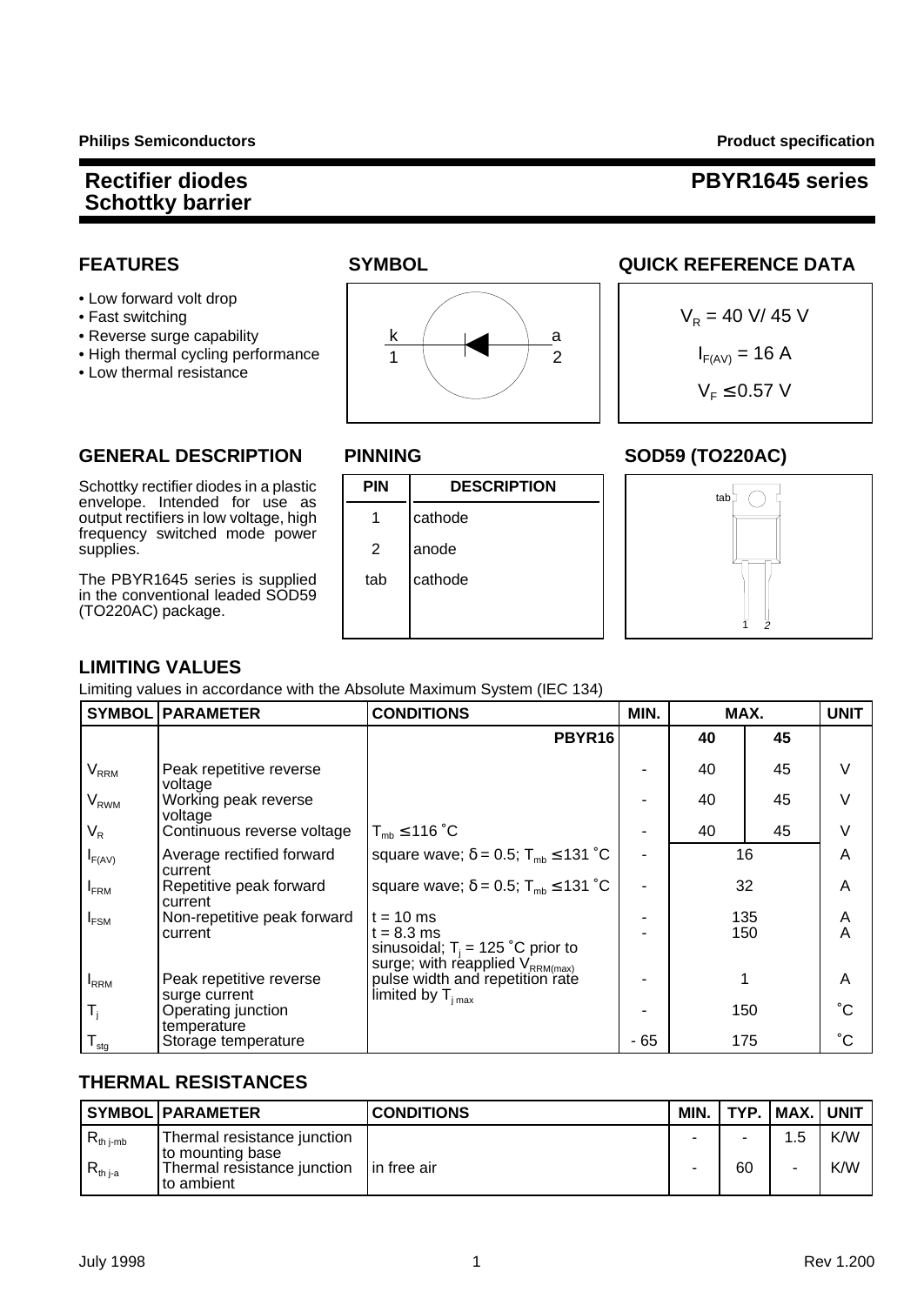#### Rectifier diodes **PBYR1645** series

#### **ELECTRICAL CHARACTERISTICS**

 $T_i$  = 25 °C unless otherwise specified

|                             | <b>SYMBOL PARAMETER</b> | <b>CONDITIONS</b>                                            | MIN. | TYP. | .   MAX.   UNIT |    |
|-----------------------------|-------------------------|--------------------------------------------------------------|------|------|-----------------|----|
| $V_{\rm F}$                 | Forward voltage         | $I_F$ = 16 A; T <sub>i</sub> = 125°C                         |      | 0.53 | 0.57            |    |
|                             |                         | $L = 16 A$                                                   |      | 0.55 | 0.63            |    |
| <sup>I</sup> R              | Reverse current         | $V_R = V_{RWM}$                                              |      | 0.2  |                 | mA |
|                             |                         | $V_{\rm R} = V_{\rm RWM}$ ; T <sub>i</sub> = 100°C           |      | 27   | 40              | mA |
| ${}^{\circ}$ C <sub>d</sub> | Junction capacitance    | $V_{\rm B} = 5$ V; f = 1 MHz, T <sub>i</sub> = 25°C to 125°C |      | 470  |                 | рF |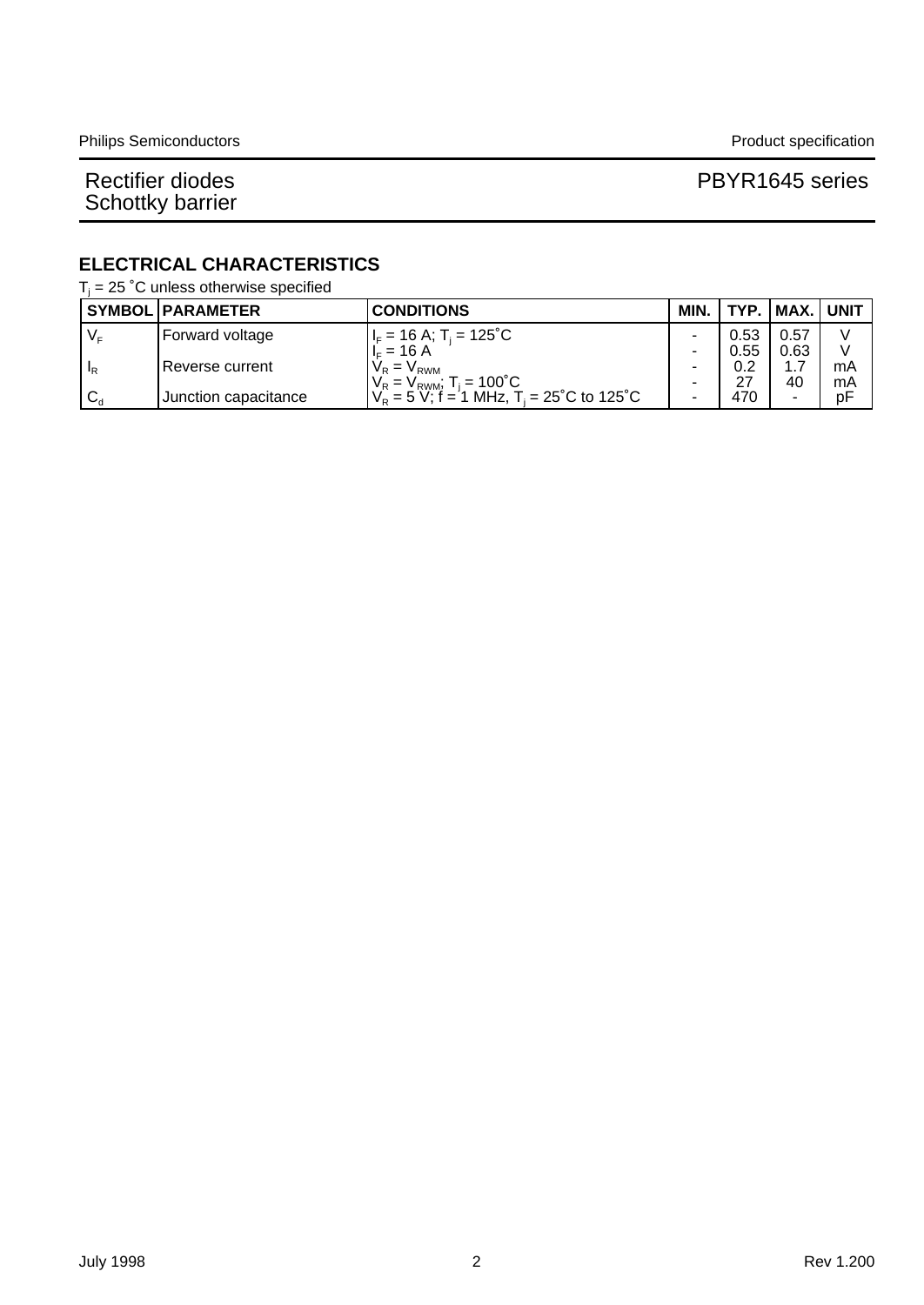### Rectifier diodes **PBYR1645** series Schottky barrier

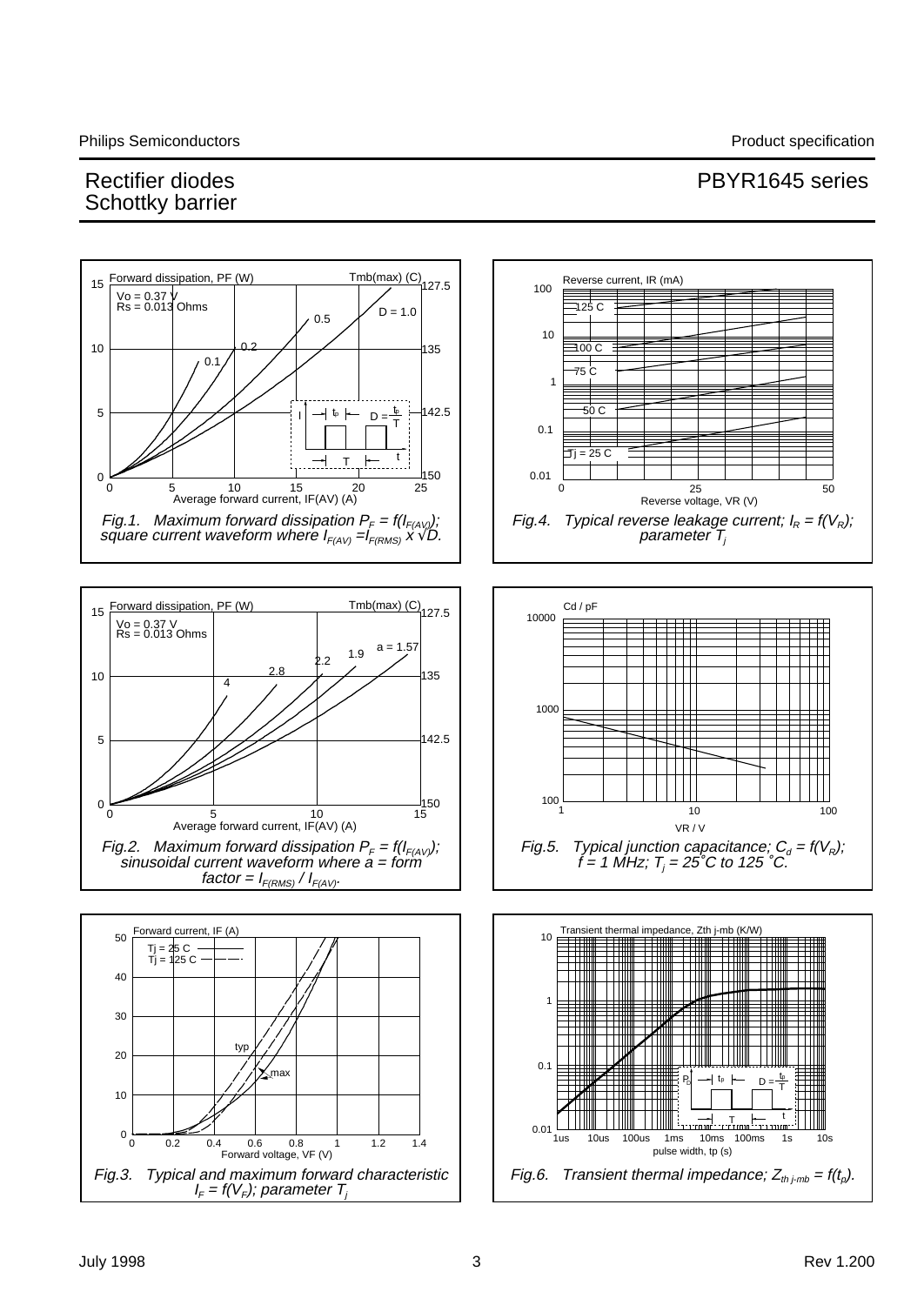### Rectifier diodes **PBYR1645** series

#### **MECHANICAL DATA**



#### **Notes**

1. Refer to mounting instructions for TO220 envelopes.

2. Epoxy meets UL94 V0 at 1/8".